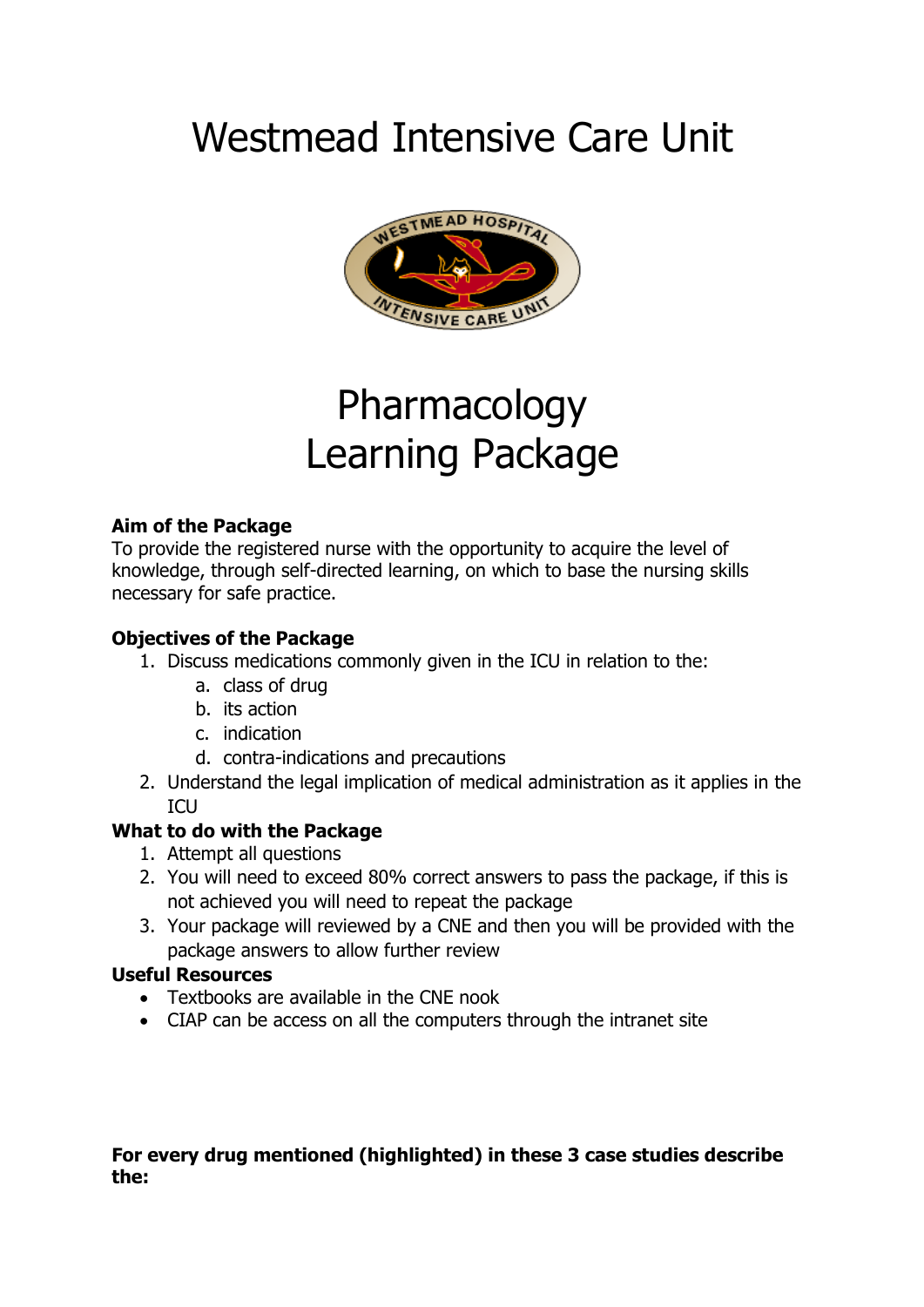**1. Class of drug** 

**2. Its action** 

**3. Its indication for use in the case scenario.**

**4. Explain also any precautions that should be taken with administration of the drug, how it would be administered and answer any questions that arise.**

**The emphasis on this package is for you to gain your own understanding of these drugs and as such we do not want huge slabs of text from MIMS and the like copied for answers.**

#### **Case study 1: Neuro-Trauma Patient**

Peter is a 30yr old male admitted through the emergency department following a fall from a ladder whilst roof tiling. The patient has suffered a R/ #femur, traumatic subarachnoid haemorrhage frontal contusions and cerebral oedema, # ribs R/ 4, 5, 6 and R/ lung contusions.

Following operating suite for insertion of EVD, and pinning of R/ femur he is admitted to ICU. He is intubated, ventilated and remains sedated.

Peter is sedated with **Morphine, Midazalam** and **Propofol** infusions.

- **1. Morphine –**
- **2. Midazalam –**
- **3. Propofol –**

Despite being sedated Peter's ICP is high >25mmhg. Sedation is increased, however maintaining CPP > 60mmhg is difficult therefore he is commenced on a **Noradrenaline** infusion.

#### **4. Noradrenaline –**

Following a further rise in ICP Peter is ordered a bolus of 200mls **Manitol.**

**5. Manitol -**

Despite a diuresis from the Manitol, Peter's ICP continues to rise he is commenced on a **Thiopentone** infusion and requires a **Vasopressin** infusion to maintain CPP.

- **6. Thiopentone -**
- **7. Vasopressin –**

Peters Na is 147mmol/L; he is ordered **20% Saline** at 5mls/hr.

#### **8. 20% Saline –**

Over the next few days Peter develops a fever. Temp 38.5c He is commenced on **Cephazolin** following septic screen**.** He also is having a diuresis and is diagnosed with having diabetes insipidus. He is ordered 4mcg **DDAVP.**

**9. Cephazolin – 10. DDAVP –**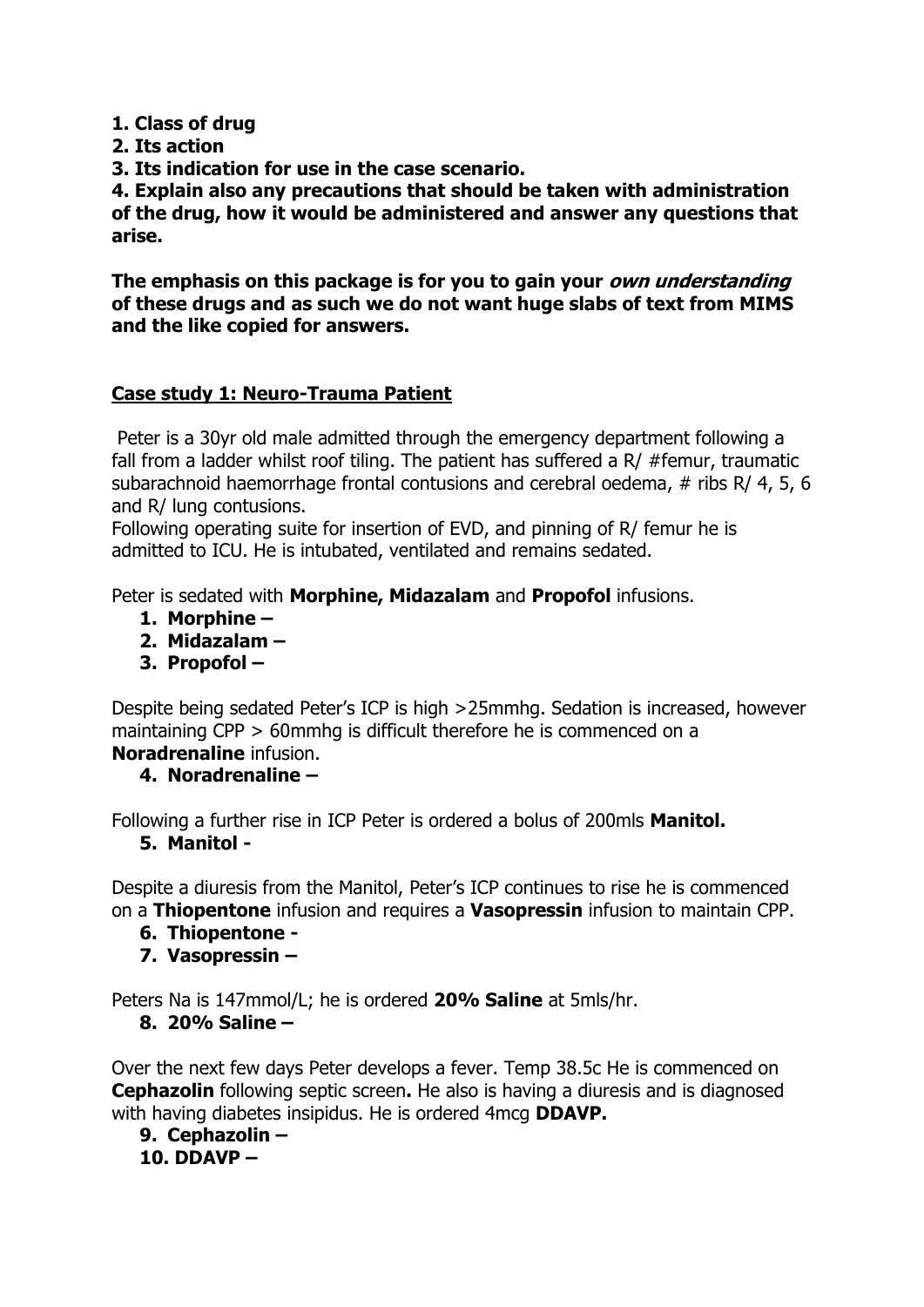The doctors are concerned that Peter is having vasospasm. They have ordered a **Nimodipine** infusion.

# **11. Nimodipine –**

Peter also requires some prophylactic medication. He has been on **Pantoprazole** and **Thiamine.**

# **12. Pantoprazole -**

# **13. Thiamine –**

Despite Peter's critical injuries, he eventually makes good progress. Following the weaning of sedation and inotropic infusions, he is agitated and difficult to control. He is ordered a **Dexmedetomidine** infusion.

# **14. Dexmedetomidine** -

Peter is extubated and is discharged to high dependency for further care.

# **Case study 2: Respiratory patient**

Mary is 65yr old lady admitted with acute respiratory failure. Mary is asthmatic and has presented in respiratory distress. Her chest X-ray indicates L/lower lobe pneumonia.

Mary is intubated, ventilated and requires sedation to control her ventilation. She has a past history of hypertension and chronic renal failure, not requiring dialysis.

Mary is intubated after receiving **Cistatracurium, Fentanyl** and Propofol. She requires Fentanyl and Propofol infusions post intubation. **If Mary required a cistatracurium infusion what neurological observations would she require?**

- **1. Cistatracurium –**
- **2. Fentanyl –**

Mary remains difficult to ventilate and on auscultation she has an inspiratory and expiratory wheeze. She is commenced on a **Salbutamol** infusion and also receiving Salbutamol and **Atrovent** nebulisers. She is also commenced on IV

# **Hydrocortisone** 6/24

- **3. Salbutamol -**
- **4. Atrovent –**
- **5. Hydrocortisone -**

At this stage Mary has received her antibiotic therapy of **Timentin, Vancomycin and Gentamyacin.** Her BP is reduced due to her sepsis and she is requiring an **Adrenaline** infusion to maintain a MAP >70mmhg. **Why choose Adrenaline over Noradrenaline in this circumstance?**

- **6. Timentin –**
- **7. Vancomycin –**
- **8. Gentamyacin –**
- **9. Adrenaline –**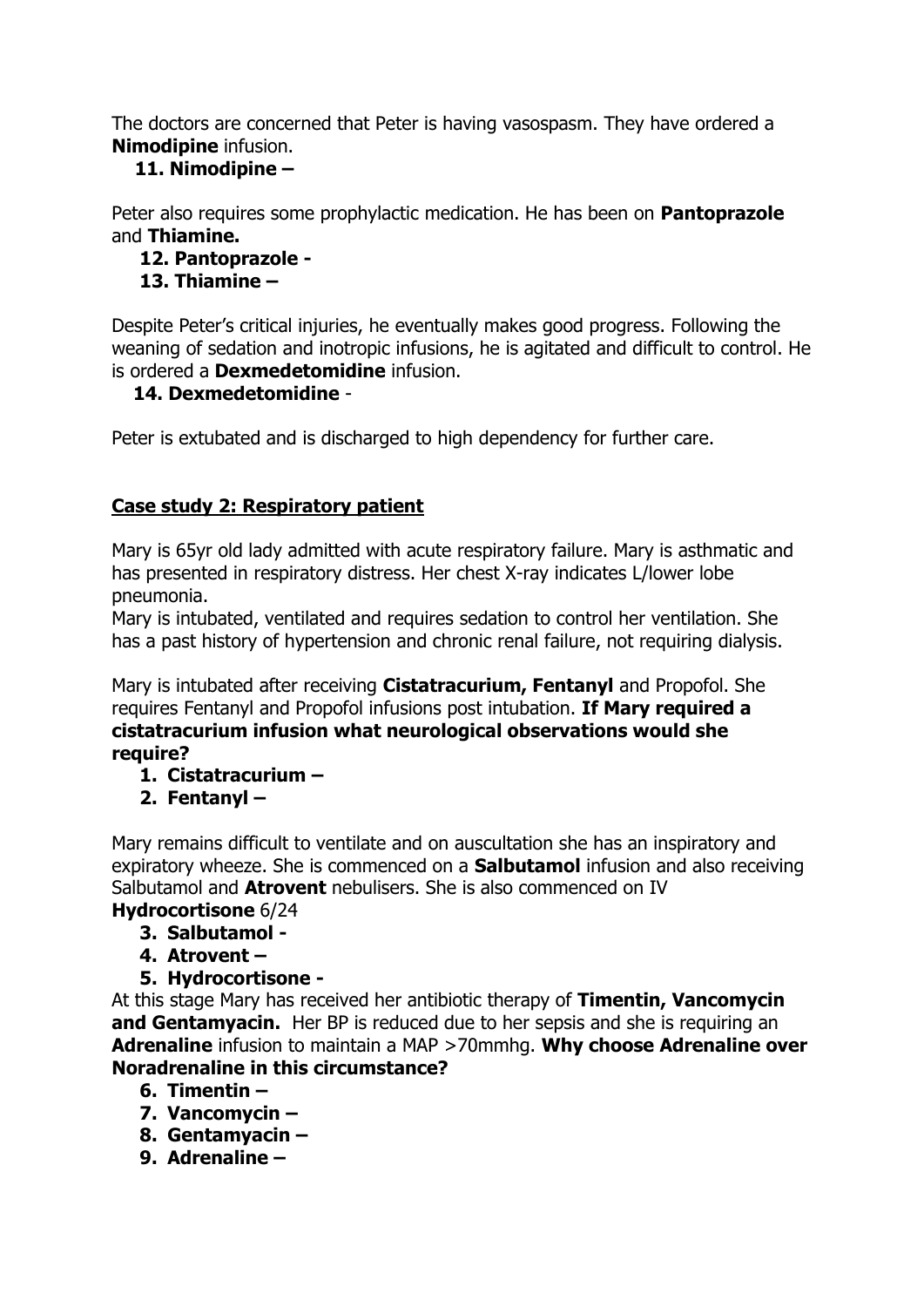Mary remains unstable and is commenced on continuous **Prostocyclin** nebulisation. **10. Prostocyclin –**

Mary requires prophylactic medication and is ordered S/C **Heparin**, Pantoprazole, Thiamine and **Coloxyl.**

**11. Heparin –**

# **12. Coloxyl –**

Mary is making a good recovery and her Sedation, Salbutamol and Adrenaline infusions have been weaned off. In fact she is now hypertensive, as she has been not receiving her antihypertensive medication. She restarts **Ramipril** and **Metopralol** tablets. **Do you think these are suitable antihypertensives for Mary?**

# **13. Ramipril –**

# **14. Metoprolol –**

Mary has now been extubated and is awaiting discharge from ICU. She has been having difficulty sleeping and following investigation into her normal routine it is found that Mary normally takes **Temazapam** to sleep. She is ordered this and sleeps well the next night.

# **15. Temazapam –**

Mary is discharged to a high dependency ward for further care.

# **Case study 3. Cardiac patient.**

John is a 65yr old man admitted to ICU from cath lab following stenting for his triple vessel disease. He is in cardiogenic shock. He is diagnosed with an AMI and has the intra aortic balloon pump insitu and is going into acute renal failure. His x-ray indicates pulmonary oedema. John has a history off type II diabetes, AF on digoxin, hypertension and peripheral vascular disease.

John is intubated, ventilated and sedated with Fentanyl and Propofol. To maintain adequate cardiac output John is requiring Adrenaline, **Dobutamine** and **Milrinone** infusions. **Do you think these inotropes are suitable for John's condition?**

**1. Dobutamine –**

# **2. Milrinone –**

Johns FBC indicates his Hb is only 72mmol/L and his albumin is 18. To try and optimise John's oxygenation and preserve his renal function John is firstly given a blood transfusion and also 1 bottle 20% albumin. This is followed by a dose of **Frusemide.** 

# **3. Frusemide –**

It was found that John's Digoxin level was low and he is ordered Digoxin 250mcg**.**  His BSL is 10mmol/L and is commenced on an Actrapid infusion. **At what dose**